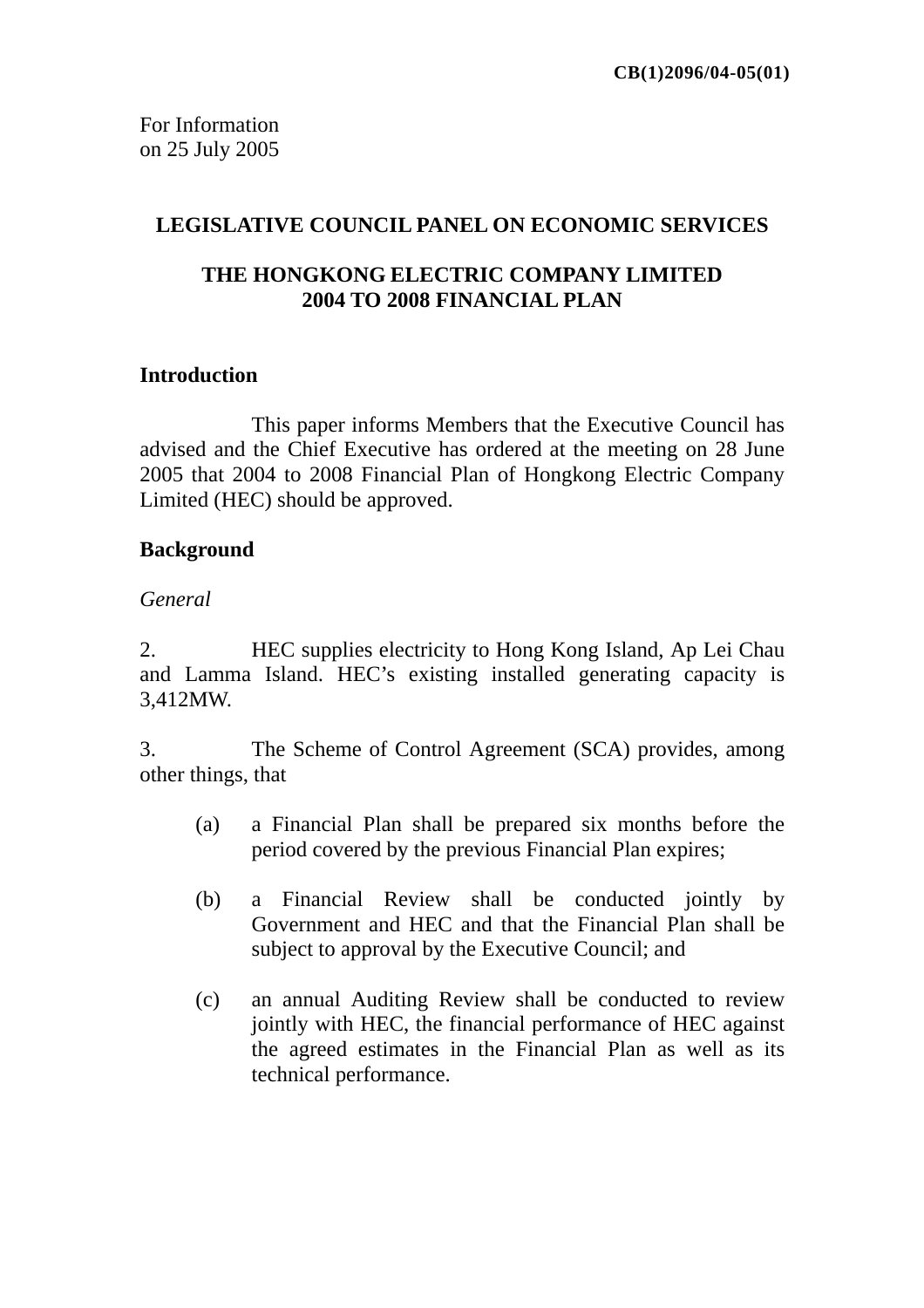## *The 2004 to 2008 Financial Plan*

4. HEC's approved Financial Plan for 1999 to 2004 expired in end-December 2004. HEC submitted its Financial Plan covering the period from January 2004 to December 2008 in mid-2004, which details, inter alia, HEC's electricity demand forecasts, development plans, estimated expenditure and proposed tariff rates for each year up to 2008.

5. Review of the 2004 to 2008 Financial Plan was in progress when the 2005 Tariff Review was conducted in end-2004. Members were informed in December 2004 that HEC would increase its net electricity tariff for 2005 by 6.5% before the approval of the 2004 to 2008 Financial Plan, an arrangement consistent with the provisions in the SCA.

6. With the assistance of an independent expert consultant, Nexant Inc.  $(Nexant)^1$ , we have reviewed the economic, technical and environmental aspects of the Financial Plan with HEC as part of the Financial Review as referred in paragraph 3(b) above. The review involved protracted discussions with HEC. Taking into account our comments, HEC submitted its revised 2004 to 2008 Financial Plan in end May 2005.

#### **Salient Features and Assessment**

*I. Load Forecast* 

 $\overline{a}$ 

7. HEC's maximum demand forecasts for determining the timing for additional generation capacity and sales forecasts for tariff planning have been examined by Nexant and Government Economist (GEcon) and cross-checked against their own independent forecasts. HEC's demand forecasts are slightly higher than those by Nexant and GEcon while its sales forecasts are slightly lower. Nexant opines the variations reasonable and recommends acceptance.

8. The forecasts of Nexant and GEcon were based on economic data available in late 2004. The new Gross Domestic Product (GDP) figures announced by Government in March 2005 are 4.5 to 5.5% for

<sup>1</sup> Nexant is a consulting services provider headquartered in San Francisco, U.S.A., which provides energy policy, power system planning and applications consultancy services to clients worldwide. Nexant has been engaged in providing advisory services on the two power companies' development proposals and technical issues to Government of the Hong Kong Special Administrative Region since 2001.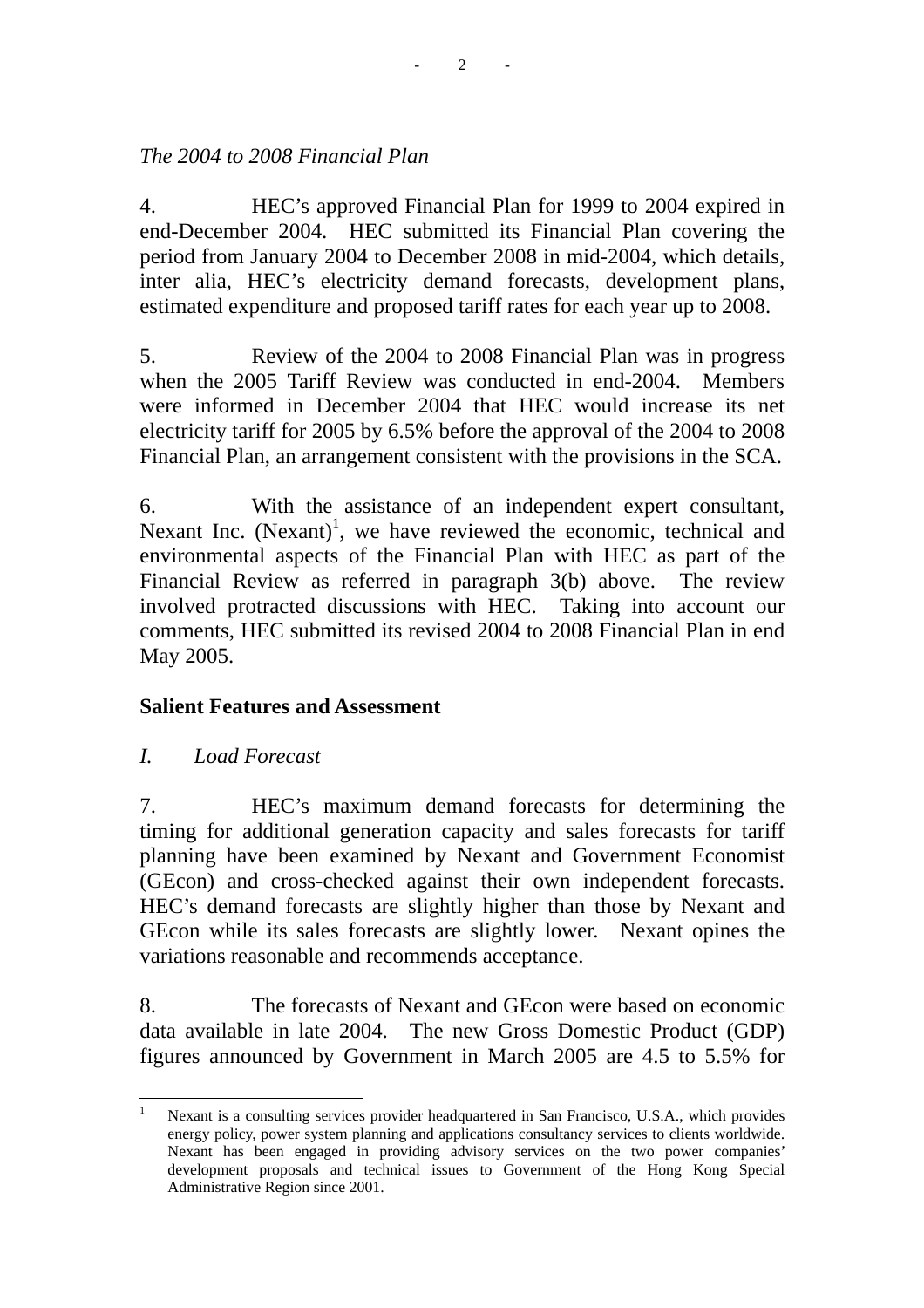2005 and 4% per annum for 2006 to 2008. Both Nexant and GEcon opine the latest GDP figures to be close to those available in late 2004 and the slight differences will not have material impact on the load forecasts.

# *II. Capital Projects*

9. Capital projects (with useful life extending beyond or commencing after 31 December 2008) included in the Financial Plan can be broadly categorized into –

- (a) projects required to meet demand and to be commissioned on or before 31 December 2008, and some of them may have some works and expenditure required after 2008; and
- (b) projects required to meet demand and to be commissioned after 2008, but with part of the expenditure to be incurred on or before 31 December 2008.

10. As the existing SCA will continue until December 2008, the Government is in a position to consider the projects in paragraph 9 above under the existing SCA, and, where appropriate, approve the capital expenditure to be incurred up to December 2008.

11. Members were informed on 31 January 2005 that we are working on the future arrangements for the electricity market after the expiry of the current SCAs in 2008. We are hence very mindful that this 2004 to 2008 Financial Plan under the current SCA, and Government's approval of it, should not pre-empt future regulation of and arrangements for the electricity market after 2008.

12. HEC has since revised its 2004 to 2008 Financial Plan, which now excludes projects falling within paragraph 9(b) above (vide paragraph 23 below) except with regard to the emission reduction projects (vide paragraphs 19 to 22 below). We have also made it explicitly known to HEC that Government's approval of the 2004 to 2008 Financial Plan should not pre-empt Government's consideration of future regulation of and arrangements for the electricity market after 2008, nor should it give rise to any expectation of renewal or extension of the SCA or any expectation of entitlement to cost recovery and/or return on investments in the relevant assets.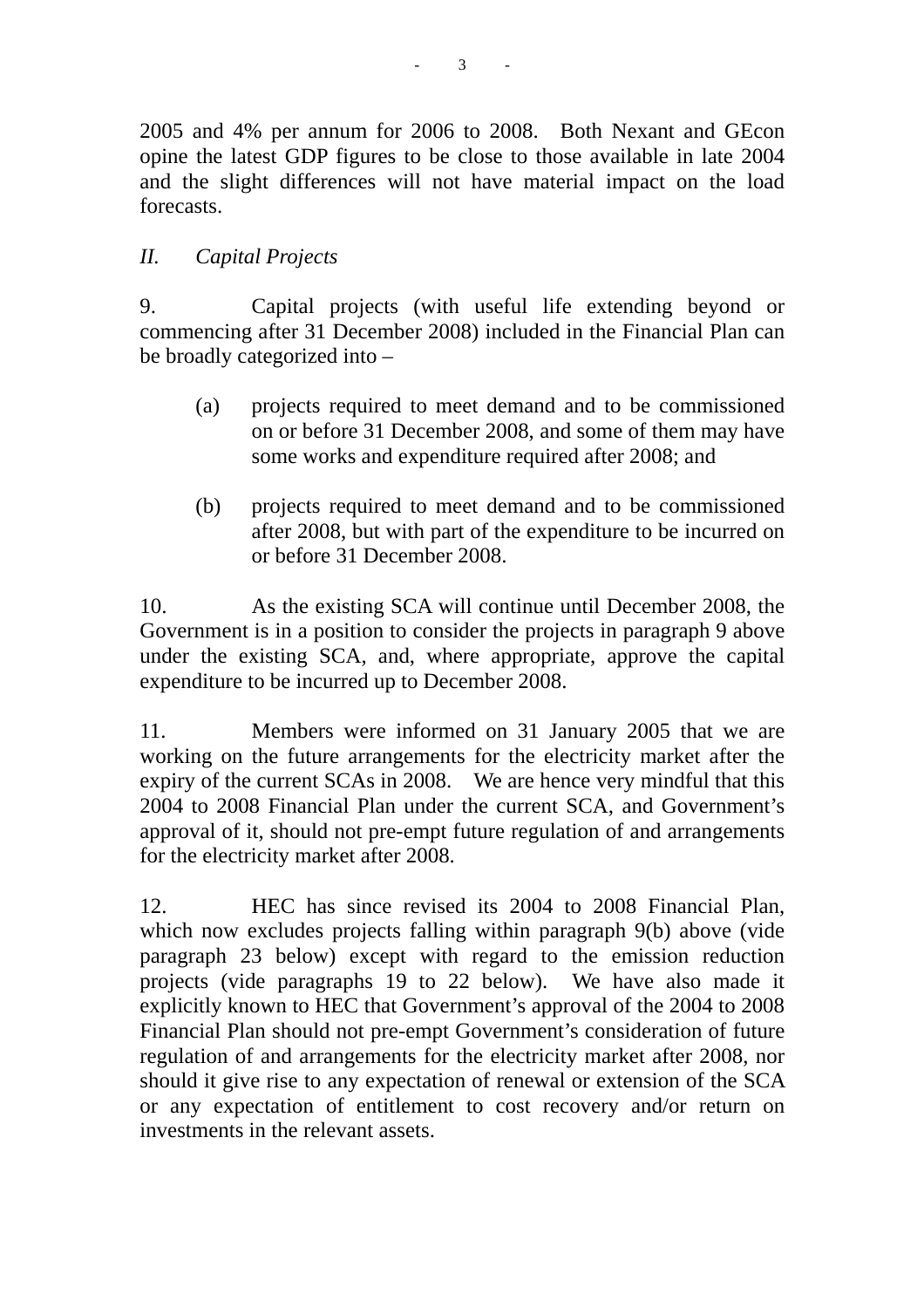*Generation Development* 

13. In the revised 2004 to 2008 Financial Plan, HEC has proposed to –

- (a) commission the first 300MW gas combined cycle unit (L9) in 2006, pursuant to the agreement reached with Government in 2003;
- (b) convert the oil-fired GT57 combined cycle unit to a gas-fired unit, to meet the conditions in the Environmental Permit for construction and operation of this unit;
- (c) carry out the following two environment-related projects pursuant to the understanding reached in the 2003 Interim Review –
	- (i) construct and commission a 800kW commercial-scale wind turbine at Tai Ling, Lamma Island in 2006, as a demonstration project on the use of renewable energy for power generation; and
	- (ii) retrofit the two coal-fired Units L4 and L5 with Low NOx Burner (LNB) and Flue Gas Desulphurization (FGD) plant for reducing atmospheric emissions; and
- (d) exclude the new generation unit (L10) (accepted in last Financial Plan for 1999 to 2004) expected to be commissioned in 2010.
- (a) The first 300MW gas combined cycle unit (L9)

14. Government had agreed to HEC's proposal to commission the first 300MW gas combined cycle unit (L9) at the Lamma Extension in 2004 in the context of HEC's previous Financial Plan in 2000. In the light of the updated maximum demand forecasts, we had further agreed to HEC's proposals to defer commissioning of L9 from 2004 to 2005 and then to 2006.

15. HEC's latest maximum demand forecasts confirm that the unit L9 will be required in 2006. We share Nexant's view that the proposed budget required to complete the project in the 2004 to 2008 Financial Plan period is reasonable.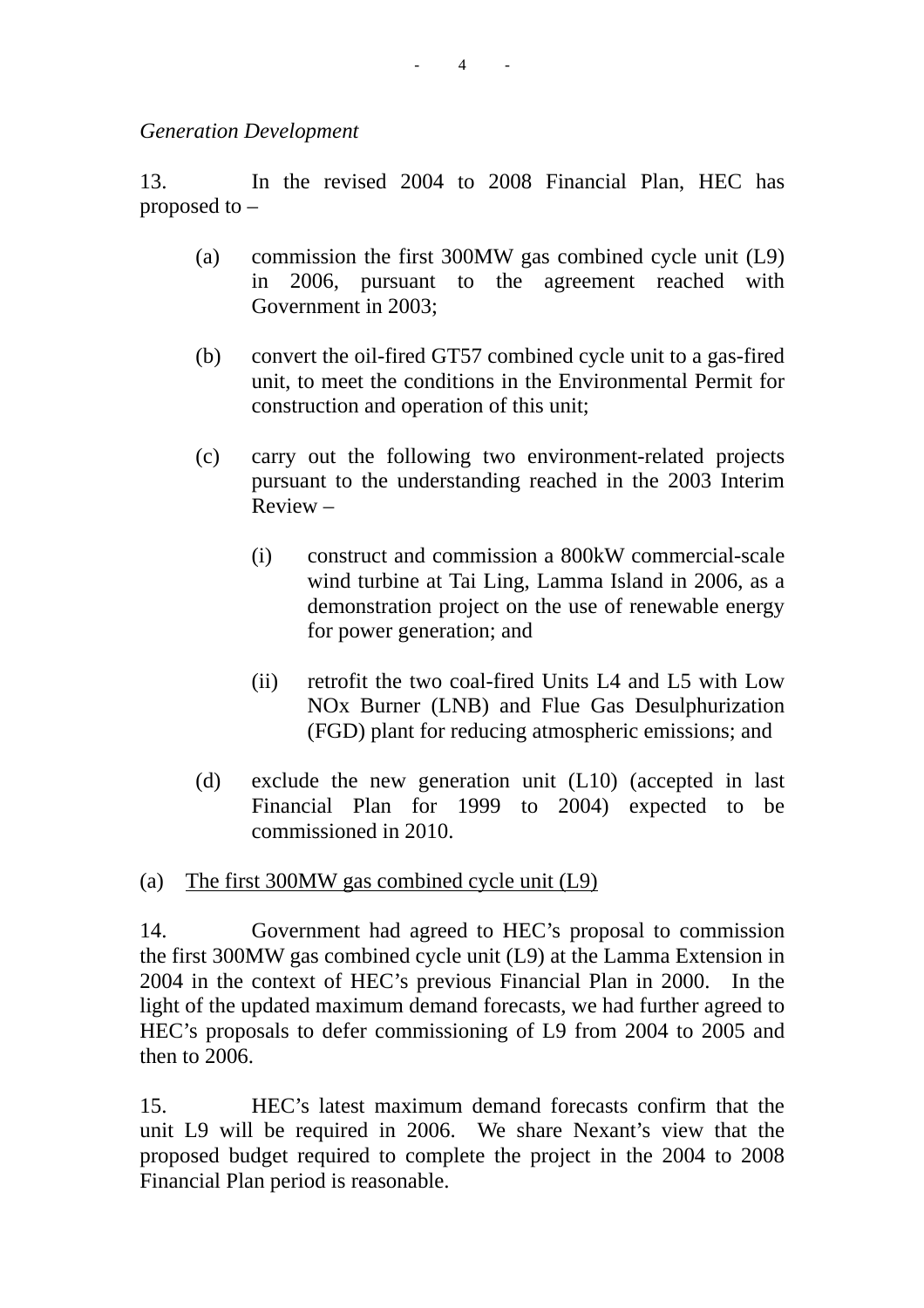#### (b) Conversion of oil-fired GT57 unit

16. With the approval of the previous Financial Plan in May 2000, the gas turbines GT5 and GT7 were converted into a combined cycle unit GT57 with the total capacity increased by 115MW (under gas-firing) or 107MW (under oil-firing) in September 2002 to ensure continued reliability of electricity supply. HEC's latest proposal to convert the oil-fired to a gas-fired unit is to meet the conditions in the Environmental Permit for construction and operation of GT57. We agree with Nexant that the project is justified in lowering emissions from generation activity and the proposed budget reasonable.

#### (c) Environment-related projects

17. Members were informed on 24 November 2003 that, during the 2003 Interim Review, we have reached an understanding with HEC whereby –

- (i) HEC recognizes Government's efforts in exploring alternative power sources including renewable energy, to supplement conventional power generation from fossil fuels and in promoting public awareness of these alternative power sources and participation in the exploration. To this end, HEC is prepared to plan and set up commercial scale wind turbines for public demonstration and efficiency testing, subject to detailed feasibility studies and further discussion on the implementation details with Government; and
- (ii) HEC recognizes Government's efforts to improve regional air quality. Government will continue discussions with HEC on substantive means to achieving emission reduction needed to meet the emission caps that will take effect from 2010.

#### *(i) Commercial scale wind turbine*

18. With regard to paragraph 17(i), HEC now proposes to construct and commission a commercial-scale wind turbine of 800kW at Tai Ling, Lamma Island. Nexant has confirmed and we agreed that the wind turbine technology is a proven commercial renewable technology and the cost of the project is reasonable.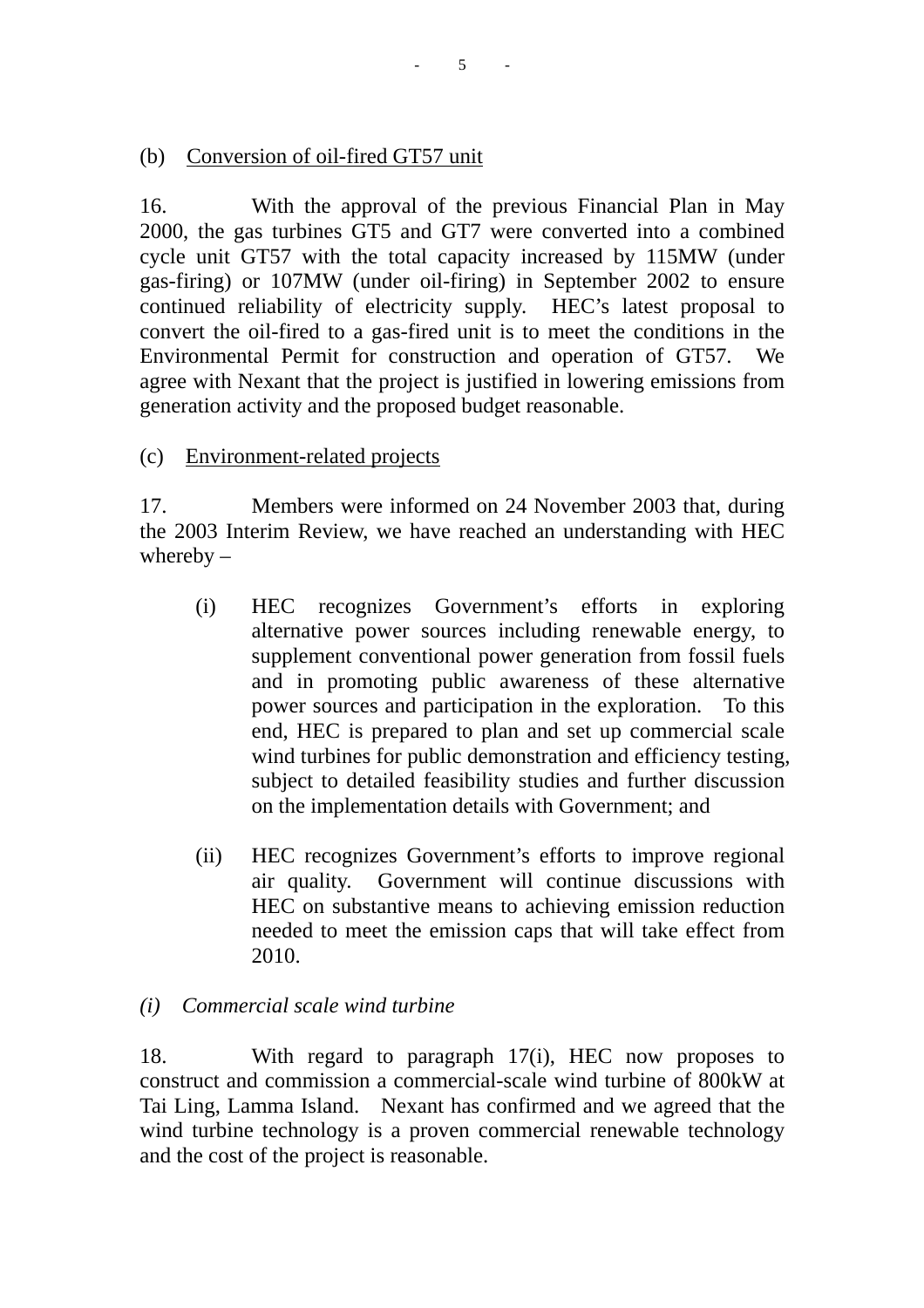#### *(ii) Emission reduction projects*

19. To improve regional air quality, Government and Guangdong reached a consensus to reduce, on a best endeavour basis, the emission of four major air pollutants in the region by 2010. To meet the emission reduction targets, we will need, inter alia, to cap HEC's emissions in 2010 by stipulations in the Specified Process Licences to be issued by the Environmental Protection Department (EPD).

20. Pursuant to paragraph 17(ii) above, HEC proposes to retrofit the two coal-fired Units L4 and L5 with LNB and FGD plant for reducing atmospheric emissions of nitrogen oxides  $(NO<sub>X</sub>)$  and sulphur dioxide  $(SO<sub>2</sub>)$  respectively. Having assessed the proposed projects against the 2010 emission reduction targets, Nexant opines that –

- (i) HEC cannot meet the emission targets to be stipulated by EPD for  $SO_2$ ,  $NO_X$  and respirable suspended particles (RSP) by 2010, but
	- will be able to meet the target for  $NO<sub>x</sub>$  from 2011 onwards when the FGD and LNB retrofit projects are fully implemented; and
	- will meet the target for  $SO_2$  from 2011 if the gas-fired combined cycle L10 unit is also in service in 2010;
- (ii) HEC's proposal is the most viable and cost-effective option<sup>2</sup> for reducing  $SO_2$  and  $NO_x$  emissions, among other alternatives, such as repowering of existing coal fired units with Combined Cycle Gas Turbine (CCGT) and switching to natural gas for the existing coal fired units;
- (iii) HEC's proposed budget is within the industry norm and is justified; and
- (iv) HEC has not put forward any proposal to reduce RSP emissions – the FGD retrofit will lower the RSP emissions to some extent. However, there are no cost effective technologies available to further reduce RSP on coal fired

 $\overline{a}$ 

<sup>&</sup>lt;sup>2</sup> : The new FGD and LNB systems would reduce emissions of  $SO_2$  by about 90% and NO<sub>X</sub> by about 60% from the Lamma 4 and 5 units.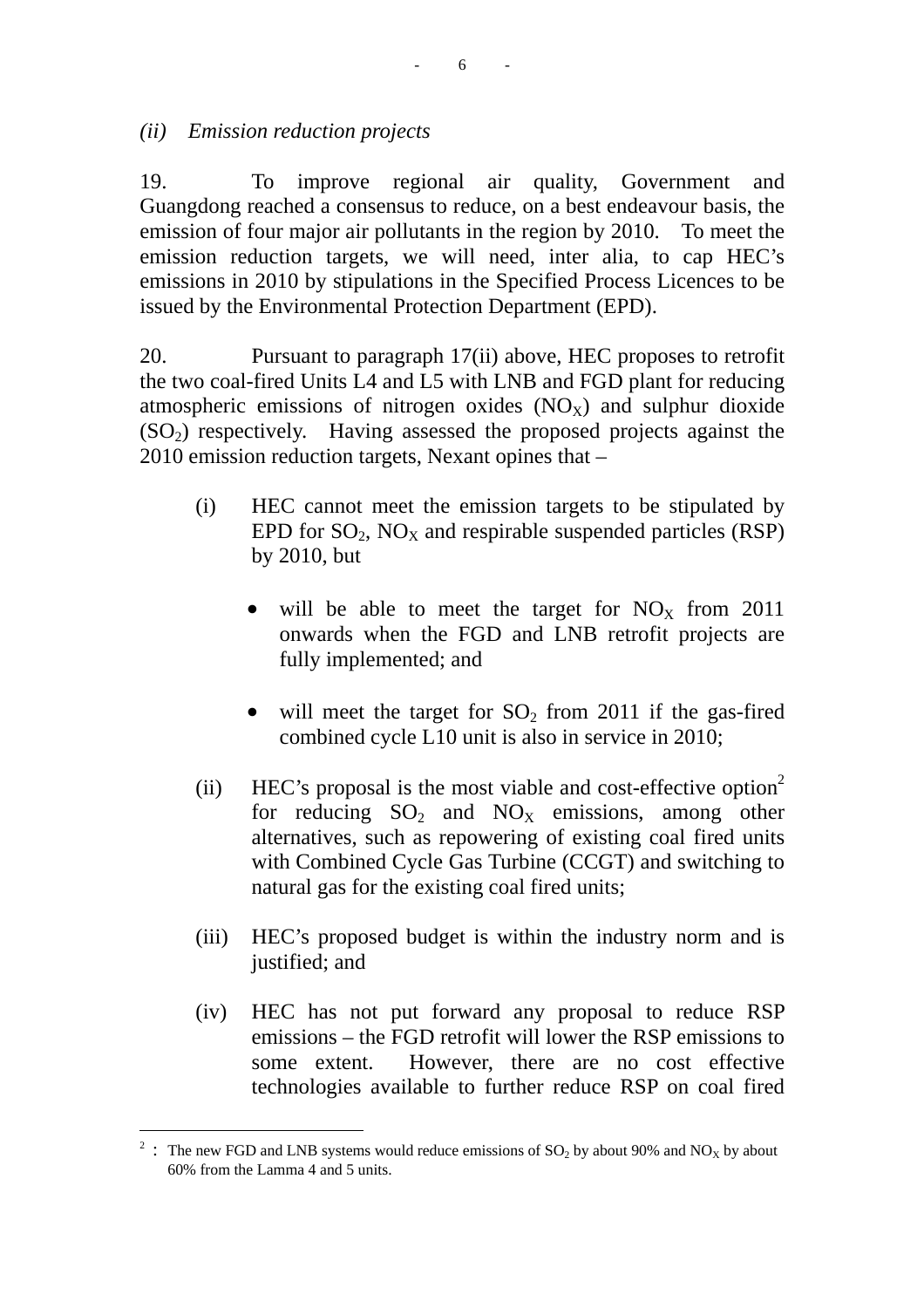units already equipped with electrostatic precipitators. Repowering of existing coal fired units with CCGT and switching to cleaner fuel (which will entail higher cost and be dependent on additional gas supply), or RSP emission trading (when such is available in the regional market) are the only alternatives.

21. Although the projects are designed to meet the 2010 emission targets and commissioned after the expiry of the current SCA, we support the emission reduction projects as they help to reduce air pollutants and facilitate meeting the emission reduction targets needed for improving the air quality in Hong Kong and the Pearl River Delta Region.

22. Nevertheless, the projects are not sufficient for achieving the 2010 targets and HEC will need to take additional measures to ensure that, if the Company were to continue to meet in whole or in part the demand for electricity or requirements for electricity after 2008, the intended emission caps for 2010 which may apply to HEC would be met. In this connection, HEC has been informed specifically that the consideration or approval of HEC's 2004 to 2008 Financial Plan shall not be or be taken as a representation or promise that the Government considers or has accepted as adequate the emission reduction projects in meeting the intended emission caps as conditions which may be specified upon renewal of Specified Process Licences issued by the Authority to HEC pursuant to the Air Pollution Control Ordinance before, on or after 31 December 2008.

## (d) Exclusion of new generation unit L10

23. Government had endorsed HEC's proposal to commission L10 in 2006 in the context of HEC's previous Financial Plan, subject to a review of HEC's updated demand forecasts. Based on the latest load forecast, HEC has proposed to defer this project to 2010. With the uncertainty over the post-2008 arrangement, HEC has further proposed to exclude L10 and the related projects from their revised 2004 to 2008 Financial Plan.

# *Transmission and Distribution Development*

24. HEC's transmission and distribution development proposals, covering new substations, reinforcement of existing circuits and replacement or upgrading of certain existing cables, are mainly ongoing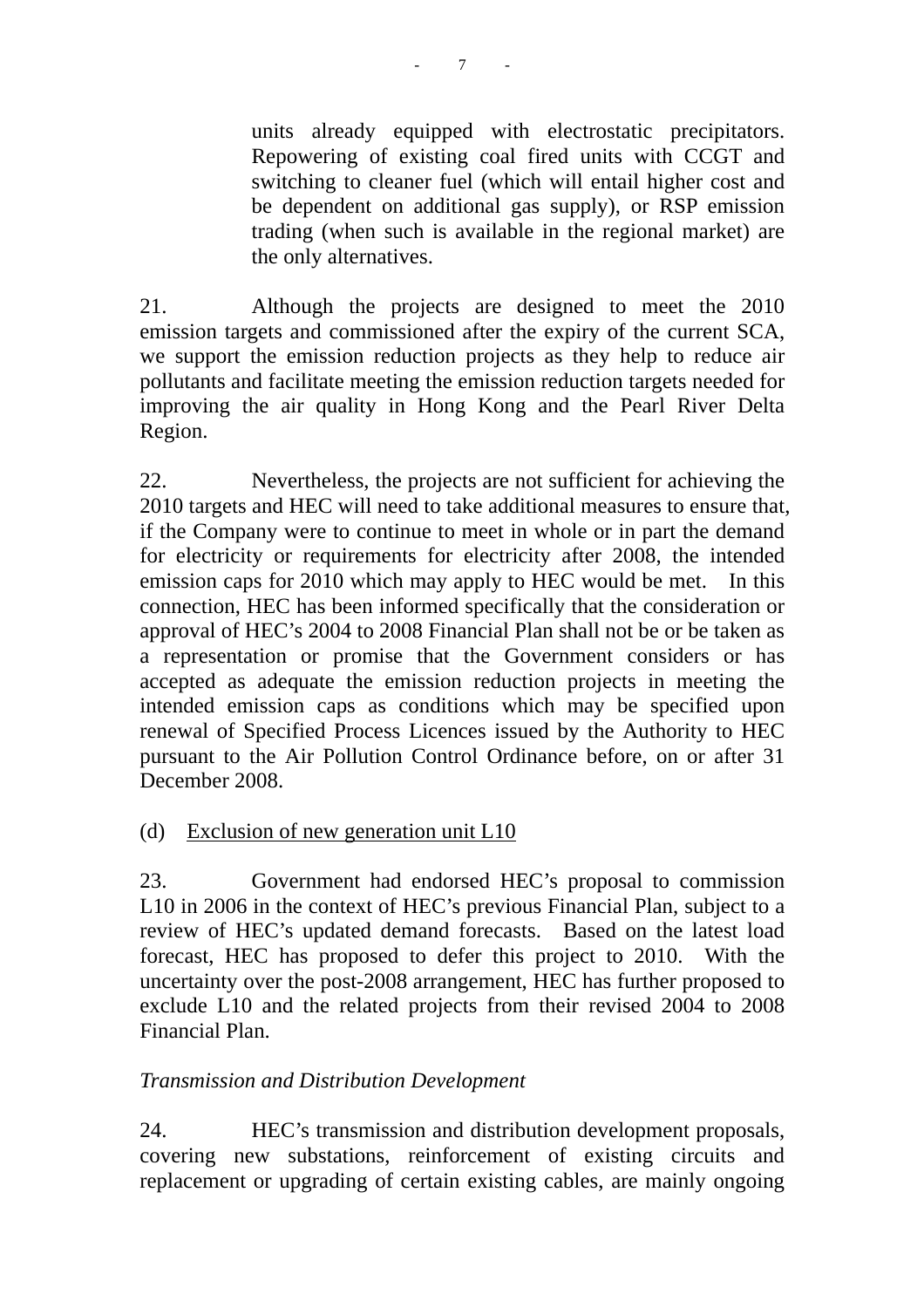projects or projects approved but deferred from the previous Financial Plan. Nexant reckons the proposals reasonable. We agree that the projects are required to ensure supply reliability and safety.

## *Customer and Corporate Services Development*

25. Projects relating to customer and corporate services include information system development and replacement of vehicles and furnitures. We share Nexant's views that these projects are reasonable.

## *III. Energy Conservation and Efficiency*

26. HEC had included in its previous Financial Plan a package of Demand Side Management (DSM) programmes to encourage non-residential customers to contribute to energy efficiency and environmental protection. When the programmes were completed in 2003, the Energy Efficiency & Conservation (EE&C) Working Group was formed to coordinate the efforts among Government and the power companies to promote energy efficiency in Hong Kong. EE&C activities such as school education programmes, community information programmes and technical advisory services for customers will continue during the 2004 to 2008 Financial Plan period.

27. Nexant has recommended that HEC should conduct customer surveys to gain more insight into how electricity is used, to better target future EE&C programmes and to improve load forecasting work. We will review the effectiveness of HEC's EE&C programmes with HEC each year with a view to identifying and bringing about improvements in the future.

## *IV. Financial Aspects of the Financial Plan*

Capital Expenditure

28. Capital expenditure in the revised Financial Plan relates mainly to ongoing projects or projects deferred from the previous Financial Plan. HEC forecasts that total capital expenditure over the period 2004 to 2008 will amount to around \$12 billion.

Permitted Return and Net Return

29. The Permitted Return of HEC is based on its Average Net Fixed Assets and the Net Return is derived after taking into account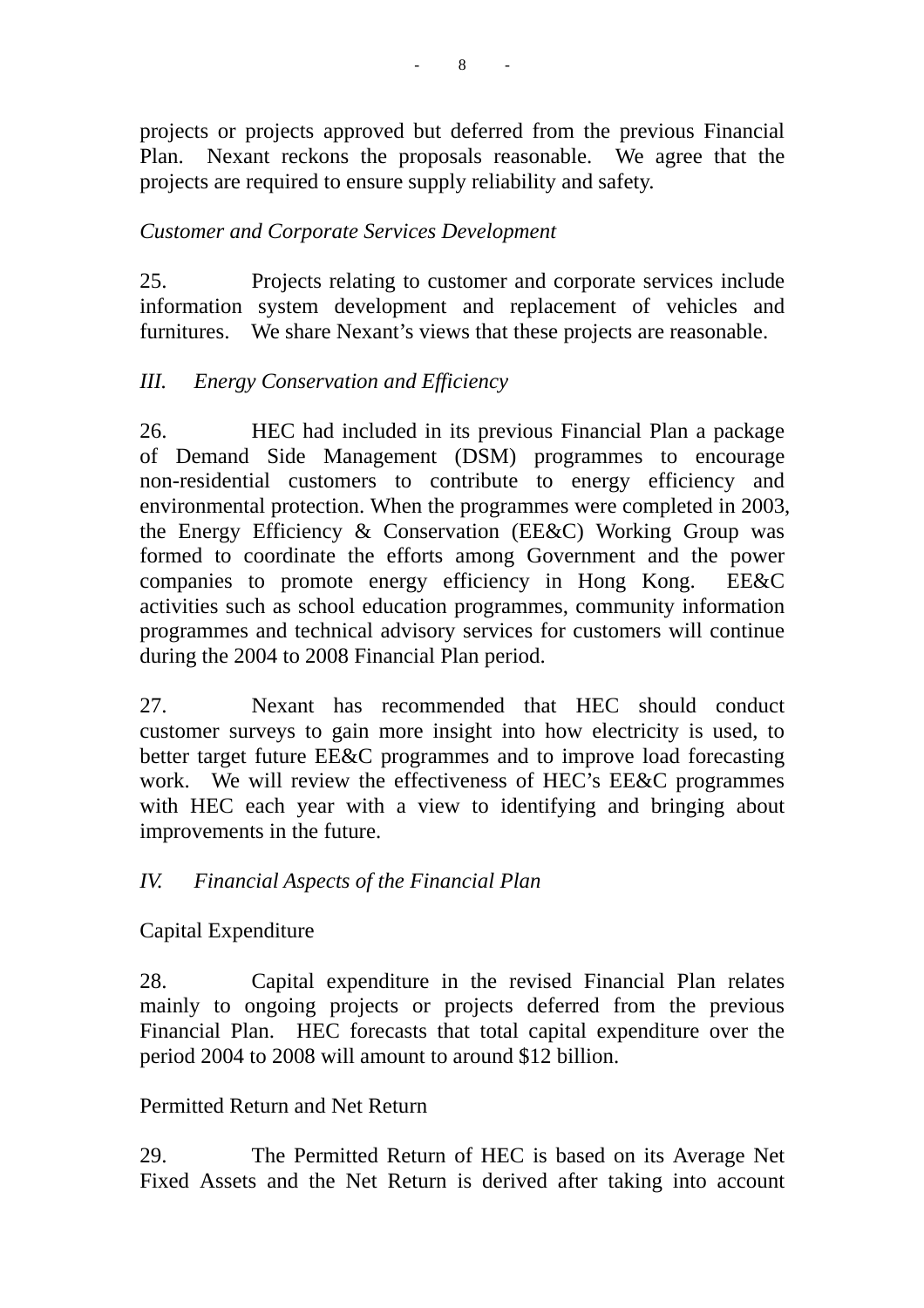certain deductions provided for in the SCA. The projected average annual Net Return over the period 2005 to 2008 is higher than those in the previous Financial Plan period, but within the level provided under the terms of the SCA.

# Development Fund (DF)

30. Under the SCA, any excess in Net Revenue over the Permitted Return, after deduction of excess capacity adjustment, is transferred to the DF. The main purpose of the DF is to assist in the acquisition of fixed assets and the balance may be reduced to meet any shortfall in net revenues. With the depletion of the DF in 2003 and 2004, the extent to which HEC's capital expenditure programme is financed by the DF in the Financial Plan period would be minimal.

# Tariff Levels

31. HEC has increased its net electricity tariff for 2005 by 6.5%, which includes a 5.9% increase in basic tariff, pursuant to the SCA (vide paragraph 5 above).

32. With capital expenditure on on-going projects to ensure reliable safe supply and new projects to minimize environmental impact, DF and Rate Reduction Rebate accounts completely depleted, projected increase in fuel cost and the deficit in the Fuel Clause Account, HEC's projected average annual increase in net tariff for 2006 to 2008 is projected to be slightly above the forecast inflation rate of 3.0% per annum for the period. However, it should be borne in mind that in practice, the actual basic tariff to be charged to consumers each year will be determined in the preceding year, following discussions between Government and HEC during the annual Tariff Review, taking into account any variations in the component parts of the Financial Plan.

# *V. Environmental Implications*

33. The commissioning of the natural gas-fired combined cycle gas turbine Unit L9 in 2006 will help stablise emissions by HEC. The environmental benefits of HEC's proposed emission reduction projects will not be fully reaped until around 2011.

34. Albeit practical and cost-effective, HEC's current emission reduction proposal will not be able to meet the intended emission caps for 2010. EPD opines that additional measures are required to be taken by